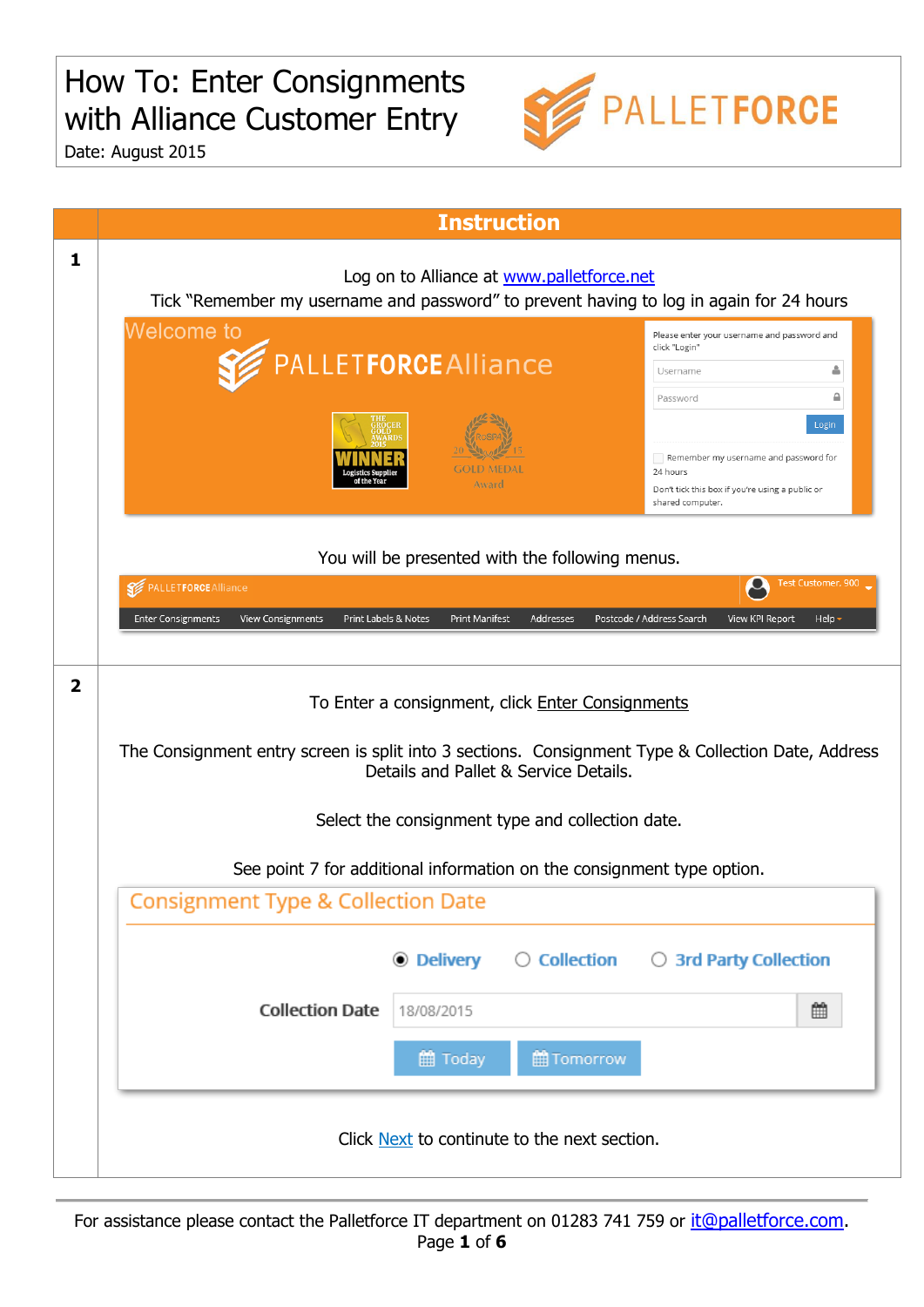|   |                                                                               | <b>Instruction</b>                                                                                                                                                                                                                           |                                                                            |        |  |  |  |
|---|-------------------------------------------------------------------------------|----------------------------------------------------------------------------------------------------------------------------------------------------------------------------------------------------------------------------------------------|----------------------------------------------------------------------------|--------|--|--|--|
| 3 |                                                                               | The 2 <sup>nd</sup> section will either show the Delivery Address, Collection Address or both depending on the<br>consignment type chosen in the $1st$ section.<br>Enter the address details. Fields marked with a $*$ are mandatory fields. |                                                                            |        |  |  |  |
|   | <b>Delivery Address</b>                                                       |                                                                                                                                                                                                                                              |                                                                            |        |  |  |  |
|   | <b>Address Book Code</b>                                                      |                                                                                                                                                                                                                                              |                                                                            | Q Find |  |  |  |
|   | Country                                                                       | $\checkmark$<br>United Kingdom                                                                                                                                                                                                               |                                                                            |        |  |  |  |
|   | Postcode                                                                      | <b>DE14 2SY</b>                                                                                                                                                                                                                              | Q Find<br>9                                                                |        |  |  |  |
|   | <b>Company Name</b> Palletforce                                               |                                                                                                                                                                                                                                              |                                                                            | *      |  |  |  |
|   | Property/Road                                                                 | Callister Way                                                                                                                                                                                                                                | To find an address from a postcode,<br>simply enter the postcode and click |        |  |  |  |
|   | Location                                                                      |                                                                                                                                                                                                                                              | Find. The address will then auto<br>populate.                              |        |  |  |  |
|   | Town                                                                          | Burton-on-Trent                                                                                                                                                                                                                              |                                                                            | $\ast$ |  |  |  |
|   | County                                                                        | Staffordshire                                                                                                                                                                                                                                |                                                                            |        |  |  |  |
|   | Telephone                                                                     | 01283 741759                                                                                                                                                                                                                                 |                                                                            | *      |  |  |  |
|   | Delivery Contact   Mr A Contact                                               |                                                                                                                                                                                                                                              |                                                                            |        |  |  |  |
|   |                                                                               |                                                                                                                                                                                                                                              |                                                                            |        |  |  |  |
|   |                                                                               |                                                                                                                                                                                                                                              | <b>Z</b> Edit Collection Address                                           |        |  |  |  |
|   |                                                                               | To save an address for future use enter an Account Code that can be used to recall the address later<br>To recall a saved address enter the account code then click on Find.                                                                 |                                                                            |        |  |  |  |
|   | If you do not know the account code click on <b>Find</b> then search by name. |                                                                                                                                                                                                                                              |                                                                            |        |  |  |  |
|   |                                                                               | If entering a Delivery or Collection, click Edit Collection Address or Edit Delivery Address to view or<br>make any changes to the respective address.<br>3rd Party consignments will show both addresses.                                   |                                                                            |        |  |  |  |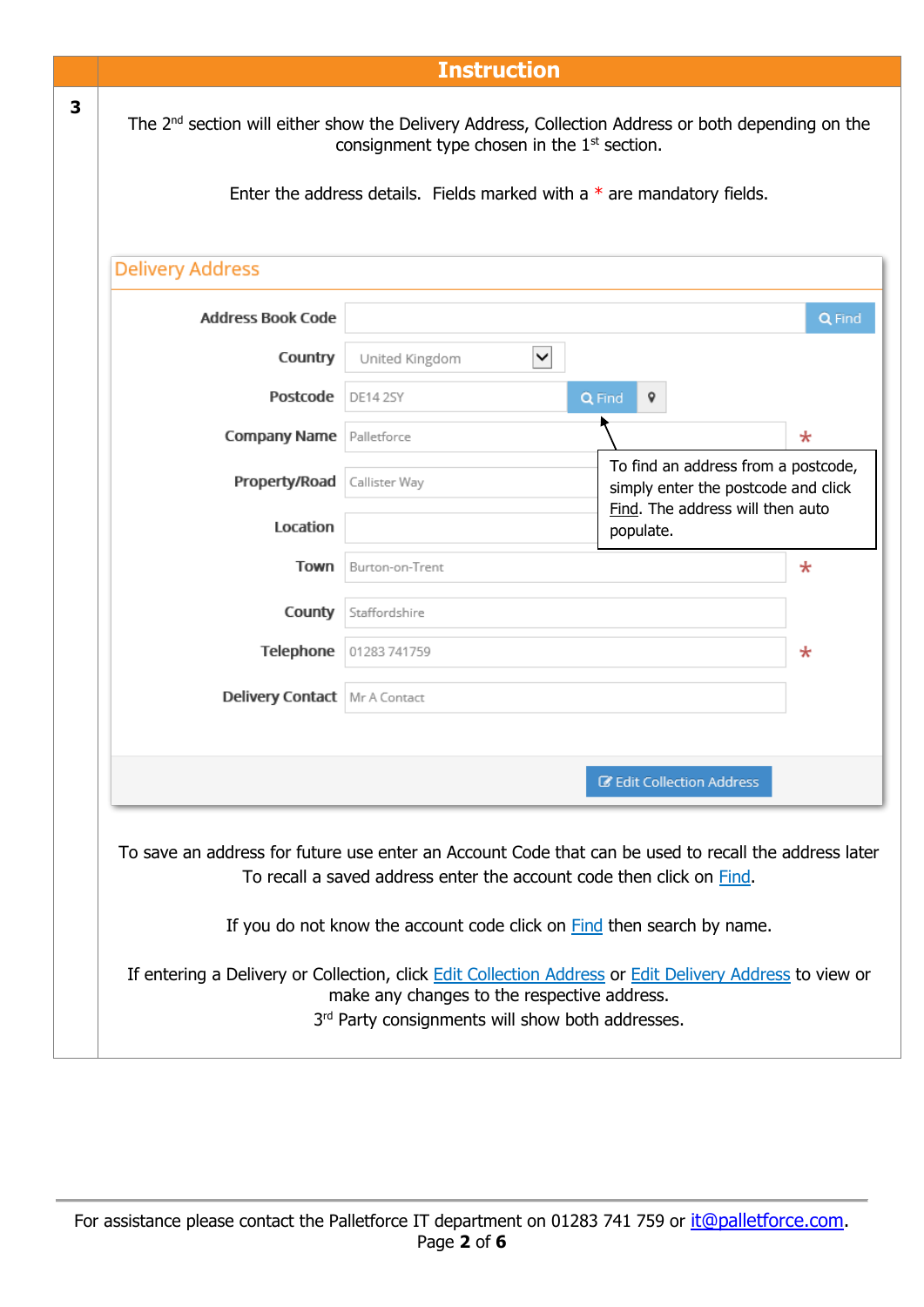|   |                                                                                                                                                                                                                                                                        | <b>Instruction</b>                                                                       |        |  |  |  |  |  |
|---|------------------------------------------------------------------------------------------------------------------------------------------------------------------------------------------------------------------------------------------------------------------------|------------------------------------------------------------------------------------------|--------|--|--|--|--|--|
| 4 |                                                                                                                                                                                                                                                                        | Enter the consignment number, and any consignment notes or customer references required. |        |  |  |  |  |  |
|   | <b>Consignment Details</b>                                                                                                                                                                                                                                             |                                                                                          |        |  |  |  |  |  |
|   | Consignment#                                                                                                                                                                                                                                                           | 9007693                                                                                  | $\ast$ |  |  |  |  |  |
|   | Notes Line 1                                                                                                                                                                                                                                                           | <b>Test Notes</b>                                                                        |        |  |  |  |  |  |
|   | Notes Line 2                                                                                                                                                                                                                                                           | Test Notes 2                                                                             |        |  |  |  |  |  |
|   | Notes Line 3                                                                                                                                                                                                                                                           |                                                                                          |        |  |  |  |  |  |
|   | Notes Line 4                                                                                                                                                                                                                                                           |                                                                                          |        |  |  |  |  |  |
|   | <b>Customer Ref 1</b>                                                                                                                                                                                                                                                  | <b>Test Customer Reference</b>                                                           |        |  |  |  |  |  |
|   | <b>Customer Ref 2</b>                                                                                                                                                                                                                                                  |                                                                                          |        |  |  |  |  |  |
|   | Consignment notes can be used for delivery instructions such as times for Timed Bookings<br>Consignment Number is one of the fields you can search for later.<br>Customer Reference 1 & 2 are additional searchable fields designed for details such as Invoice number |                                                                                          |        |  |  |  |  |  |
|   |                                                                                                                                                                                                                                                                        | or Order number.<br>Click Next to continute to the next section.                         |        |  |  |  |  |  |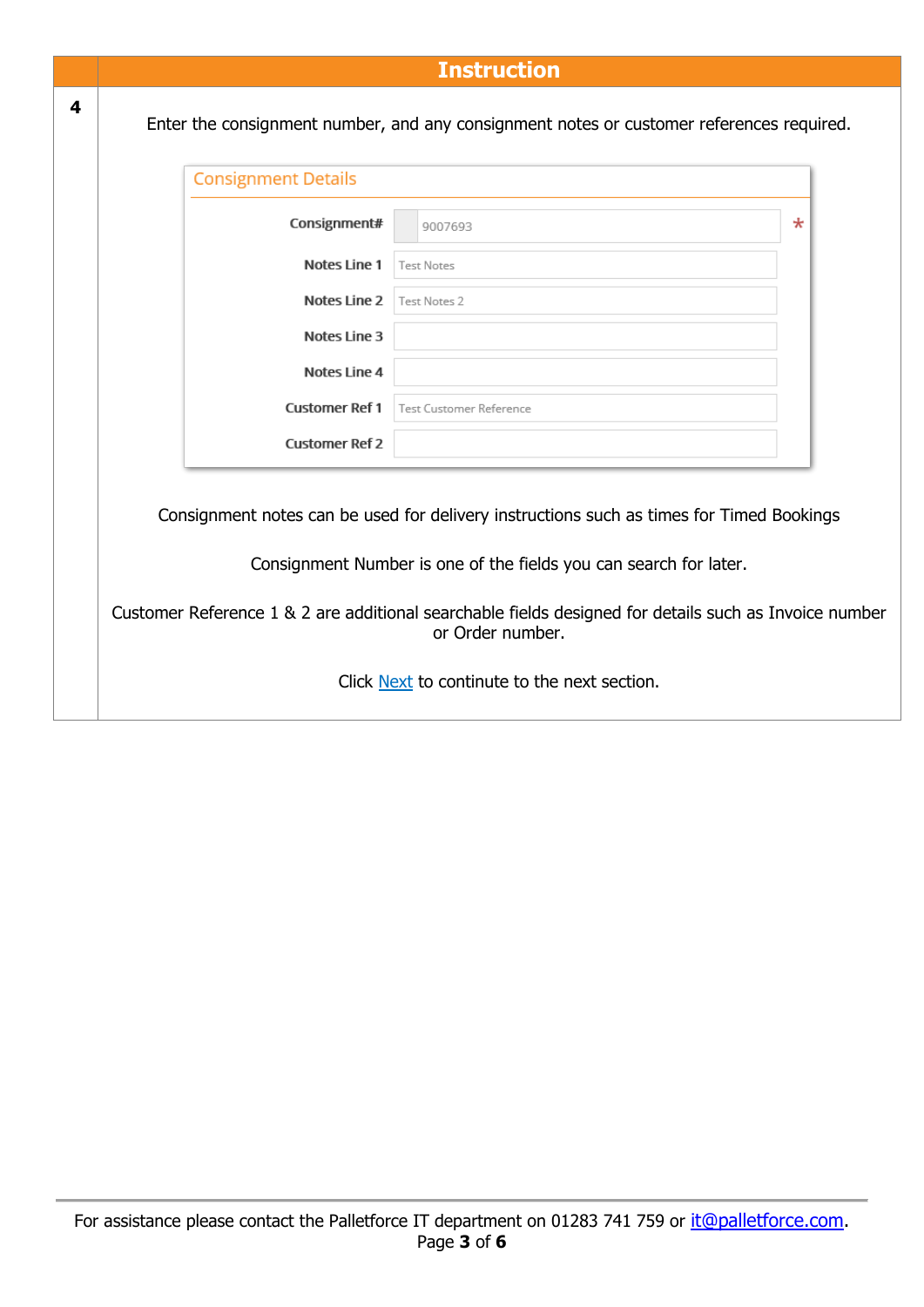| Enter the pallet quantites and weight.<br>Select the required service from the drop down box<br>Select any additional surcharges. There is a validation function on the surcharges to ensure that<br>incorrect combinations cannot be selected $-$ e.g. BI with a TB<br><b>Alliance Consignment Entry</b><br><b>Pallet Quantity</b><br>Full<br>Quarter<br>Spaces<br>Weight (kgs)<br>1000<br>Service<br>B-48 HOUR<br>Surcharges<br>AM DELIVERY<br>SATURDAY AM<br>TIMED BOOKING | *<br>*<br>0<br>*<br>0<br>$\ast$<br>2 day service to the selected postcode area | Oversize                            | 0<br>Half<br>0          |                                                                                                                                 | *<br>*                                                                                                  |
|-------------------------------------------------------------------------------------------------------------------------------------------------------------------------------------------------------------------------------------------------------------------------------------------------------------------------------------------------------------------------------------------------------------------------------------------------------------------------------|--------------------------------------------------------------------------------|-------------------------------------|-------------------------|---------------------------------------------------------------------------------------------------------------------------------|---------------------------------------------------------------------------------------------------------|
|                                                                                                                                                                                                                                                                                                                                                                                                                                                                               |                                                                                |                                     |                         |                                                                                                                                 |                                                                                                         |
|                                                                                                                                                                                                                                                                                                                                                                                                                                                                               |                                                                                |                                     |                         |                                                                                                                                 |                                                                                                         |
|                                                                                                                                                                                                                                                                                                                                                                                                                                                                               |                                                                                |                                     |                         |                                                                                                                                 |                                                                                                         |
|                                                                                                                                                                                                                                                                                                                                                                                                                                                                               |                                                                                |                                     |                         |                                                                                                                                 |                                                                                                         |
|                                                                                                                                                                                                                                                                                                                                                                                                                                                                               |                                                                                |                                     |                         |                                                                                                                                 |                                                                                                         |
|                                                                                                                                                                                                                                                                                                                                                                                                                                                                               |                                                                                |                                     |                         |                                                                                                                                 |                                                                                                         |
|                                                                                                                                                                                                                                                                                                                                                                                                                                                                               |                                                                                |                                     |                         |                                                                                                                                 |                                                                                                         |
|                                                                                                                                                                                                                                                                                                                                                                                                                                                                               |                                                                                |                                     |                         |                                                                                                                                 |                                                                                                         |
|                                                                                                                                                                                                                                                                                                                                                                                                                                                                               |                                                                                |                                     |                         |                                                                                                                                 |                                                                                                         |
|                                                                                                                                                                                                                                                                                                                                                                                                                                                                               |                                                                                |                                     |                         |                                                                                                                                 |                                                                                                         |
|                                                                                                                                                                                                                                                                                                                                                                                                                                                                               |                                                                                |                                     |                         |                                                                                                                                 |                                                                                                         |
|                                                                                                                                                                                                                                                                                                                                                                                                                                                                               |                                                                                |                                     |                         |                                                                                                                                 |                                                                                                         |
| TAIL-LIFT                                                                                                                                                                                                                                                                                                                                                                                                                                                                     |                                                                                |                                     |                         |                                                                                                                                 |                                                                                                         |
| ECONOMY BOOKED                                                                                                                                                                                                                                                                                                                                                                                                                                                                |                                                                                |                                     |                         |                                                                                                                                 |                                                                                                         |
| BY 10.00                                                                                                                                                                                                                                                                                                                                                                                                                                                                      |                                                                                |                                     |                         |                                                                                                                                 |                                                                                                         |
| <b>BOOK IN</b>                                                                                                                                                                                                                                                                                                                                                                                                                                                                |                                                                                |                                     |                         |                                                                                                                                 |                                                                                                         |
|                                                                                                                                                                                                                                                                                                                                                                                                                                                                               |                                                                                |                                     |                         |                                                                                                                                 |                                                                                                         |
|                                                                                                                                                                                                                                                                                                                                                                                                                                                                               |                                                                                |                                     |                         |                                                                                                                                 |                                                                                                         |
|                                                                                                                                                                                                                                                                                                                                                                                                                                                                               | Finish                                                                         | BOOKED WINDOW<br>PAPER POD REQUIRED | <b>Finish and Print</b> | The Previous button on the 2 <sup>nd</sup> and 3 <sup>rd</sup> sections will take you back to the previous page allowing you to | Once the details are complete, click Finish to save, or Finish and Print to save and produce the pallet |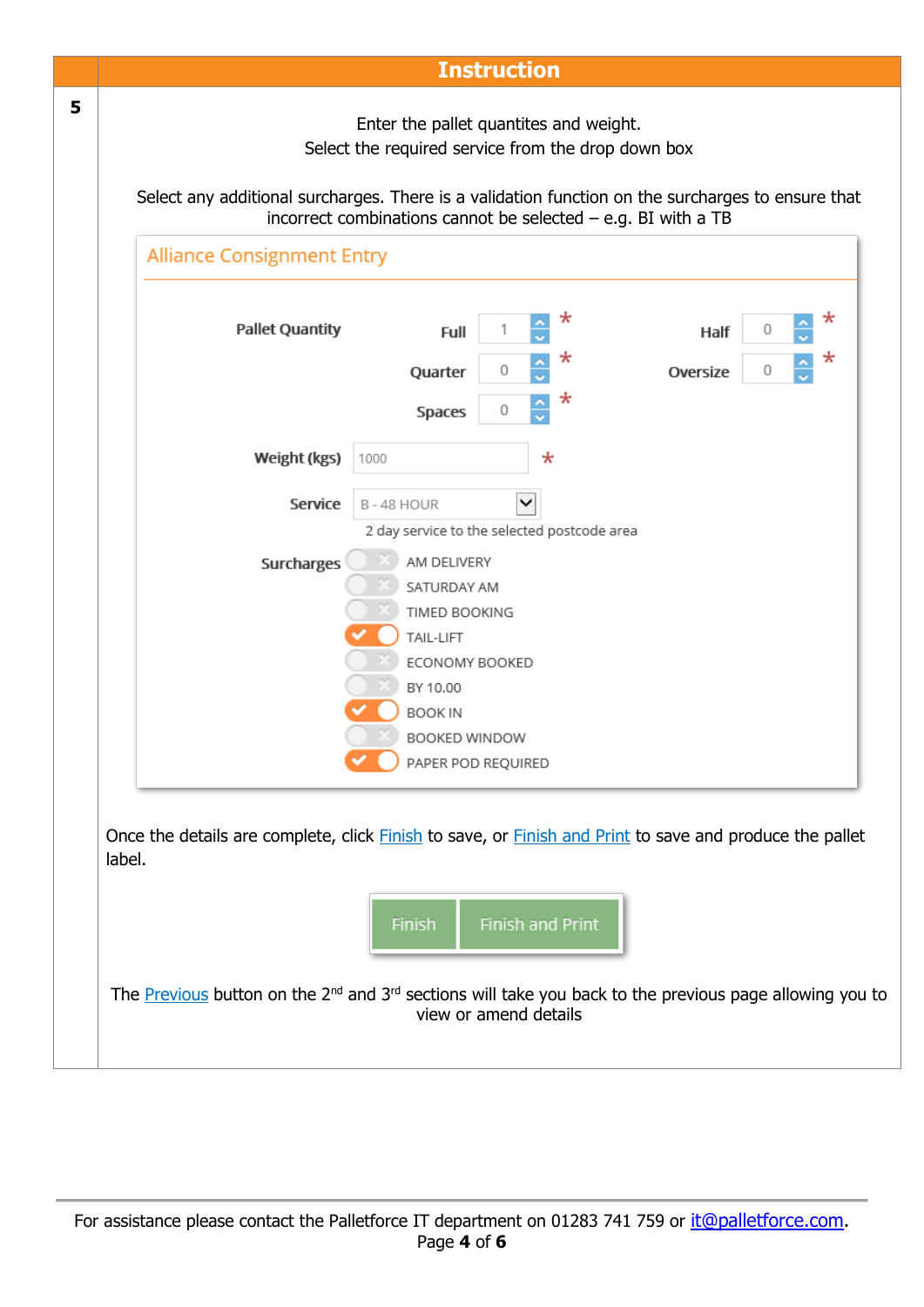## **Instruction**

|   |           |              |         | Search By              | Entry Date |                |                                                                                                                                                                                                                                                                                                                                                                 | $\checkmark$             |            |                | <b>Start Date</b> | 18/08/2015   |                                          |                    | ▦         |
|---|-----------|--------------|---------|------------------------|------------|----------------|-----------------------------------------------------------------------------------------------------------------------------------------------------------------------------------------------------------------------------------------------------------------------------------------------------------------------------------------------------------------|--------------------------|------------|----------------|-------------------|--------------|------------------------------------------|--------------------|-----------|
|   |           |              |         | Delivery Status Filter | All        |                |                                                                                                                                                                                                                                                                                                                                                                 | $\checkmark$             |            |                | <b>End Date</b>   | 18/08/2015   |                                          |                    | ▦         |
|   |           |              |         |                        |            |                |                                                                                                                                                                                                                                                                                                                                                                 |                          |            |                |                   | ■ Today      |                                          | <b>M</b> Yesterday |           |
|   |           |              |         |                        |            |                |                                                                                                                                                                                                                                                                                                                                                                 | Search                   | Print      |                |                   |              |                                          |                    |           |
|   |           | Consignments |         |                        |            |                |                                                                                                                                                                                                                                                                                                                                                                 |                          |            |                |                   |              |                                          |                    |           |
|   |           |              | Con#    | Ref 1                  | Ref 2      | Name           | Delivery Name                                                                                                                                                                                                                                                                                                                                                   | Destination              | Postcode   | Pallets        | Weight (kg)       | Service      | Entry                                    | Status             | Delivered |
|   |           |              |         | 9009030 PF123456       |            | ACC900         | Palletforce                                                                                                                                                                                                                                                                                                                                                     | Burton-on-Trent DE14 25Y |            | $\overline{2}$ | 500.00            | $\mathsf{A}$ | 18/08/2015 Accepted 18/08/2015 Mr A Test |                    |           |
|   |           |              | 9009034 |                        |            | ACC900         | Palletforce                                                                                                                                                                                                                                                                                                                                                     | Burton-on-Trent DE14 25Y |            | $\overline{1}$ | 123.00            | B            | 18/08/2015 Accepted                      |                    |           |
| ҩ |           |              |         | 9009032 PF9912X        |            |                | ACC900 Palletforce                                                                                                                                                                                                                                                                                                                                              | Burton-on-Trent DE14 2SY |            | $\overline{2}$ | 150.00            | Α            | 18/08/2015 Accepted                      |                    |           |
|   | $\bullet$ |              |         | consignment            |            |                | If you can view or edit information relating to a row, icons are displayed at the start of the row.<br>The eye icon will take you to the consignment enquiry/edit page<br>The trunk icon will display a popup showing tracking for each pallets in the consignment<br>The <i>image icon</i> will display a popup allowing you to view POD images related to the |                          |            |                |                   |              |                                          |                    |           |
|   |           |              |         |                        |            |                |                                                                                                                                                                                                                                                                                                                                                                 |                          |            |                |                   |              |                                          |                    |           |
|   |           |              |         |                        | Tracking   |                |                                                                                                                                                                                                                                                                                                                                                                 |                          |            |                |                   |              |                                          | ×                  |           |
|   |           |              |         |                        |            |                | Pallet 01: 6 Events                                                                                                                                                                                                                                                                                                                                             |                          |            |                |                   |              |                                          |                    |           |
|   |           |              |         |                        |            | <b>Pallets</b> |                                                                                                                                                                                                                                                                                                                                                                 |                          |            |                |                   |              |                                          |                    |           |
|   |           |              |         |                        |            | <b>Status</b>  |                                                                                                                                                                                                                                                                                                                                                                 | Date                     |            |                | Time              | Notes        |                                          |                    |           |
|   |           |              |         |                        |            |                | Scanned On Trunk                                                                                                                                                                                                                                                                                                                                                |                          | 18/08/2015 |                | 15:33:53          |              |                                          |                    |           |
|   |           |              |         |                        |            | Arrived At Hub |                                                                                                                                                                                                                                                                                                                                                                 |                          | 18/08/2015 |                | 15:34:12          |              |                                          |                    |           |